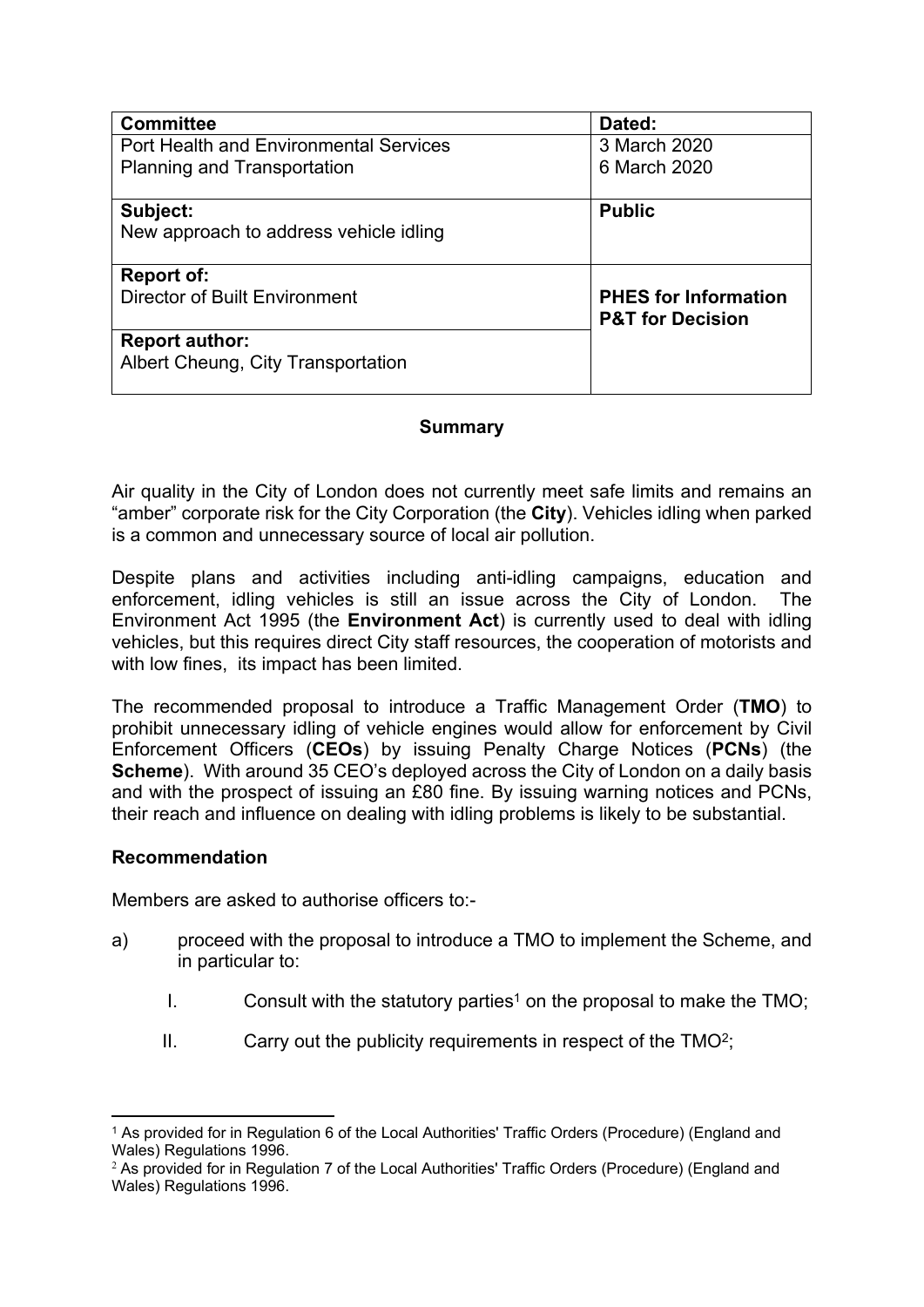- III. Report back for a decision if any objections raise significant or unexpected concerns;
- IV. Seek the consent of the Secretary of State (if required);
- V. Make the TMO after the statutory period for objections has ended **SUBJECT TO** the Director of the Built Environment, in consultation with the Chair and Deputy Chairman of the Planning and Transportation Committee, deciding to proceed with the TMO after considering any objections and any other relevant considerations;
- VI. Commence enforcement of the TMO after an appropriate warning notice period;
- VII. Monitor the impacts of the Scheme (for a minimum of 6 months);
- VIII. Report back with an Issues Report concerning the impacts of the Scheme (approximately 8–12 months after implementation of the TMO); and
- b) lobby the Department for Transport (**DfT**) for a new sign to be approved.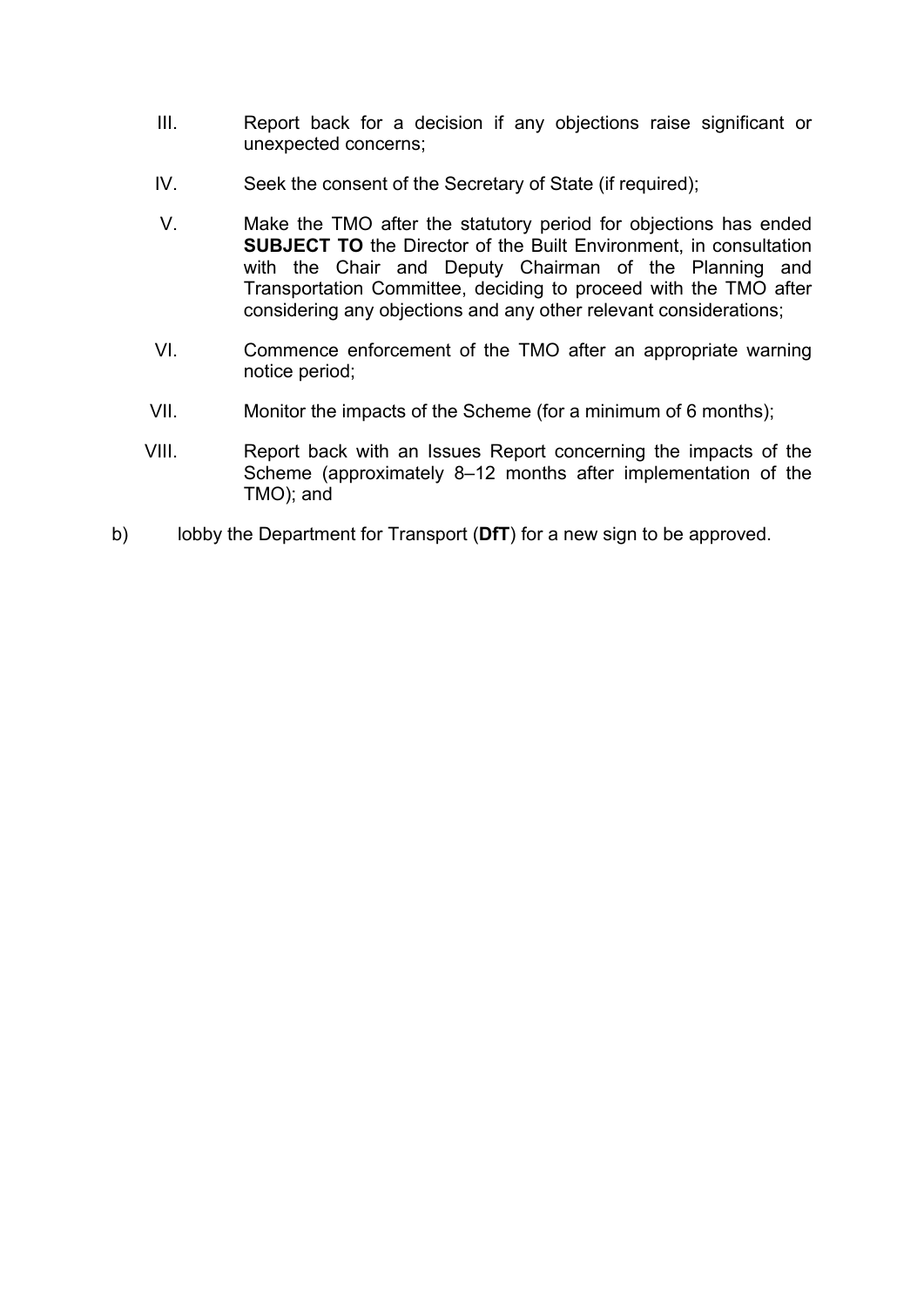# **Main Report**

### **Background**

- 1. Air quality in the City of London does not currently meet safe limits set by the World Health Organisation and remains an "amber" corporate risk for the City. Idling vehicles when parked are an unnecessary source of local air pollution.
- 2. The City is required by statute to measure air pollution and develop and implement an improvement plan, or action plan, if health-based air quality limits are not met.
- 3. As a result, the City's Air Quality Strategy 2019 2024 outlines actions that will be taken to fulfil the City's statutory responsibility for Local Air Quality Management. One of the actions is to deal with idling vehicles through a wide range of measures.
- 4. The City's Transport Strategy sets out the City's future transport vision, aims and outcomes. One of these is to create a future where our air and streets are cleaner and quieter, by introducing measures to tackle transport related emissions.

### **Current Position**

- 5. The whole of the City of London has been designated as an Air Quality Management Area. This enables, the City, like other local authorities, to tackle air pollution including the power to issue Fixed Penalty Notices (**FPNs**) to motorists who leave their engine idling unnecessarily. Taxis that are waiting on rank and other vehicles which require the engine to be running to operate machinery such as refrigerated units, hydraulic doors / lifts, cement mixers would be granted an exemption from such action.
- 6. CEOs also have powers to issue Penalty Charge Notices (PCNs) to coaches parked in a coach bay with their engines running. This falls under the City of London (Coach Parking Places) (No1) Order 1990. Notices to this effect are displayed in coach parking bays. This provision is only applicable to coach parking bays.
- 7. The City has been holding regular 'no idling action days' where officers and community volunteers go out to speak to motorists with the aim of raising awareness and to change idling behaviour. City officers have also targeted specific sites for enforcement and have liaised directly with the paper shredding industry to address the vehicle idling issue, which has successfully reduced reported incidents.
- 8. Under the Environment Act, FPNs can only be issued by an Environmental Officer and the fine is set at £20 if paid on time. To support the work of the Environmental Officers, coach idling enforcement and to raise the wider antiidling message, the City has special authorisation from the DfT to use an advisory traffic sign, which reads: "Switch off engine, reduce emissions" at 18 'hot spot' locations.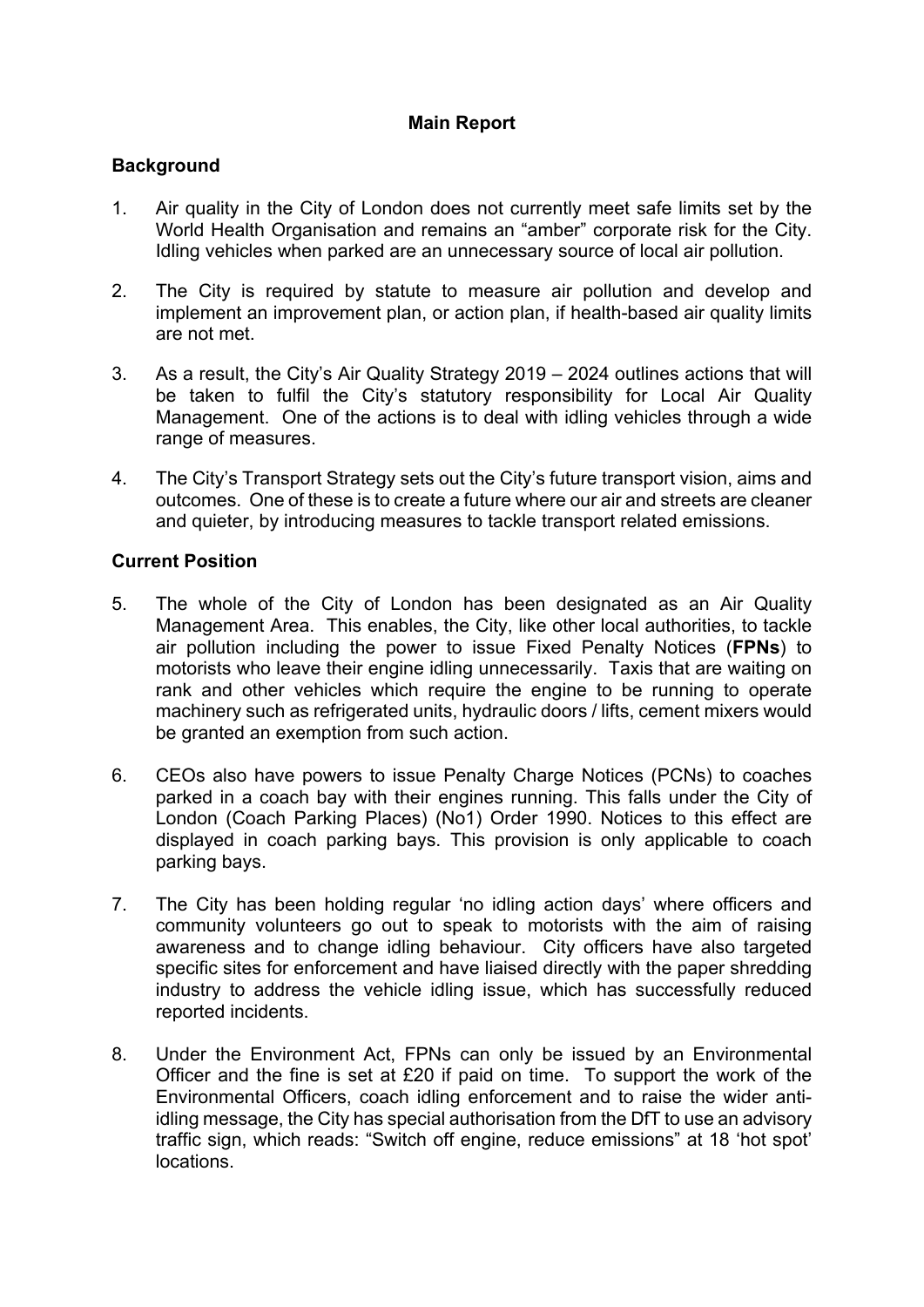- 9. Before an FPN can be issued, the officer is required to first ask the motorist to switch off their vehicle engine. If the person fails to do so, the officer is then required to obtain details of their name and address, together with proof of identity, requiring the cooperation of the motorist. As a result, this action is rarely successful other than for raising limited awareness.
- 10. Over the past 12 months the City's Environmental Officers have not issued any FPNs as motorists have either complied with their instructions or driven off. Despite these educational and enforcement activities, motorists idling remains a problem across the City of London.
- 11. In June 2019 the DfT announced plans to carry out a public consultation on proposals to impose tougher penalties on idling motorists. However, there has been no subsequent progress or updates on this.
- 12. It is therefore considered that the enforcement of unnecessary engine idling through the current FPN regime is not efficient or effective and requires significant City staff resources. This has been acknowledged by both the Department for the Environment, Food and Rural Affairs and the DfT.

### **Traffic Management Order**

- 13. The inability of the current legislation to effectively tackle idling vehicles has led to at least seven other London local authorities introducing new measures within the last 2 years. In all these cases, they have all introduced a TMO to prohibit idling under the Road Traffic Regulation Act 1984.
- 14. The TMOs allow authorities to carry out enforcement in the same manner as with other traffic contraventions such as parking. This is done by utilising the CEOs that are already patrolling the streets to issue PCNs in appropriate circumstances. The charge for traffic contraventions is usually set through London Councils with most fines set at £80 or £40 if paid within 14 days.
- 15. For a TMO to be valid, adequate information on the prohibition or direction through signage is required. However, the DfT has not yet approved a form for standardised signage and discussions with the DfT have so far indicated that there is a lack of appetite for a new sign at this stage. To overcome this when enforcing TMOs, the approach of some authorities has been to first request that the motorist switch their engine off and only if they fail to comply with the request, is a PCN issued. Given the absence of signage and the fact that this is an untested and new approach, it is expected that challenges may follow.
- 16. As mentioned above in paragraph 6 the City has existing powers to issue PCNs to coaches idling in coach bays

# **Options**

17. This report sets out three options.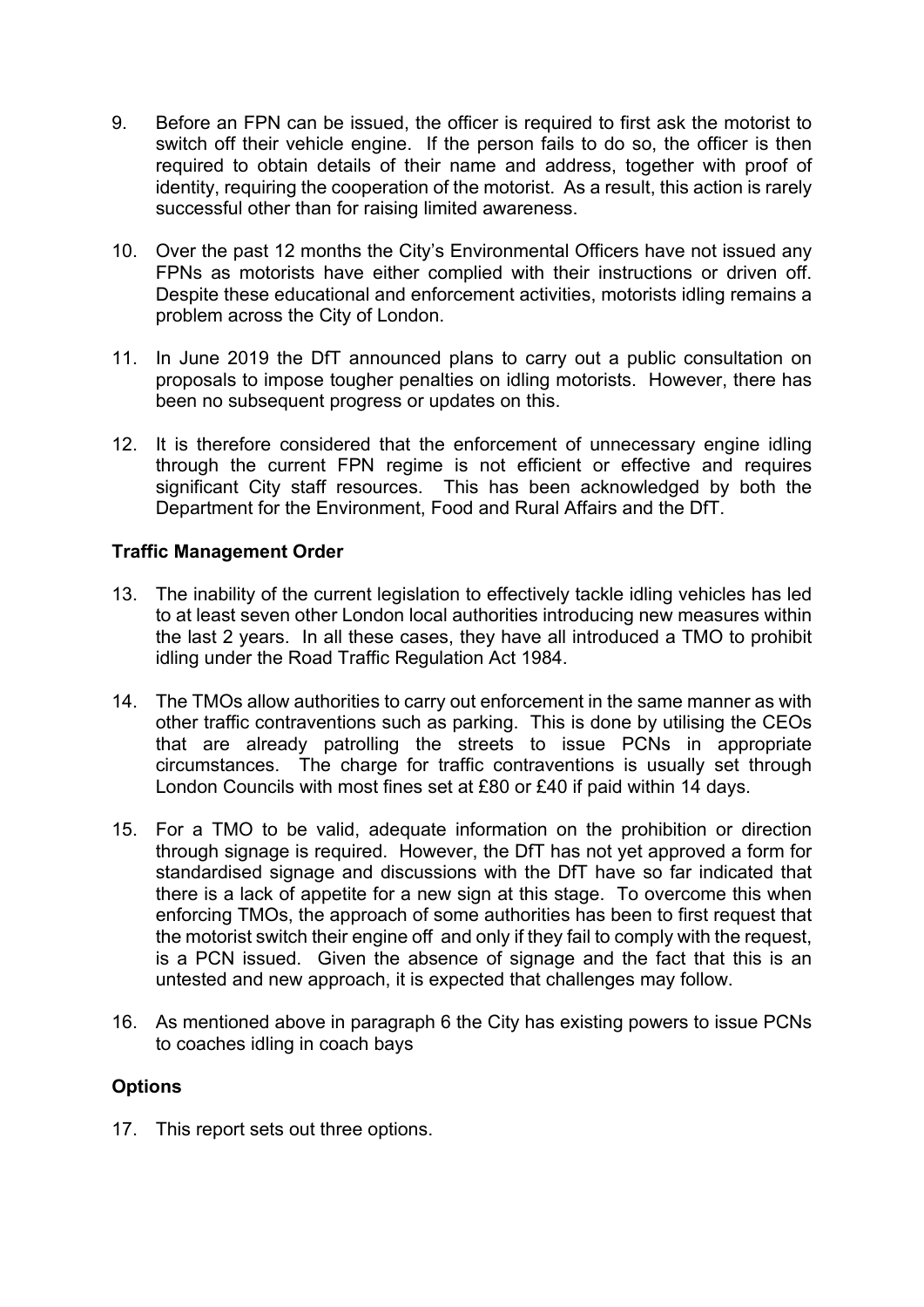#### Option 1: Carry on as usual

18. With this option, officers will continue with business as usual activities including targeting specific sites for ad-hoc enforcement by Environment Officers and attempt to raise idling awareness. It is noteworthy that, with the DfT planning to consult on tougher idling penalties, this may eventually lead to a more efficient process for tackling idling in the future. Despite the potential promise of the DfT's undertaking to consult, it is considered that this option does not stand to address the issues identified in paragraph 9 above in the short term and it is therefore not recommended.

#### Option2: Lobby the DfT to approve a sign which can be used to enforce idling through a TMO

19. Officers would seek to work with other London authorities and through London Councils, lobby the DfT for a new sign that can be used in conjunction with the TMO. If such a sign does become available, officers would then proceed to implement a TMO. However, given the DfT's intention to consult on tougher idling penalties under the Environment Act, the outcome of this is likely to be unsuccessful. As with option 1, this option would not change the situation in the short term and is therefore not recommended.

### Option 3: As Option 2 but also introduce an anti-idling TMO

- 20. With this option, officers would lobby the DfT for a new sign but also proceed with a TMO to prohibit unnecessary idling. Exceptions similar to those detailed in paragraph 5 would be included.
- 21. The approach to enforcement would be for CEOs to first issue a warning notice to a non-exempt vehicle idling. This warning would be held on record against the registration to ensure the motorist has been made aware of the prohibition. Any subsequent idling observation of the same vehicle would result in a PCN being issued by a CEO without further warning. This approach would be subject to regular review and consultation. If signage is agreed with DfT, these will then be installed across the City to further improve awareness and compliance.
- 22. Typically, around 35 CEOs are deployed across the City on a daily basis and with the prospect of issuing an £80 fine, their reach and influence on dealing with idling problems is likely to be substantial. This option is therefore recommended.

# **Financial Implications**

- 23. The cost of introducing a TMO to prohibit idling and updating our civil enforcement software is £3,000, which can be met from DBE's local risk funds. If a traffic sign becomes available, the cost to install them across the City of London would be in the region of £15k - £40k. Funding to deliver this would be reviewed when appropriate.
- 24. No additional enforcement costs would be incurred by the City's parking enforcement contractor (Saba). The issue of warning notices for first time